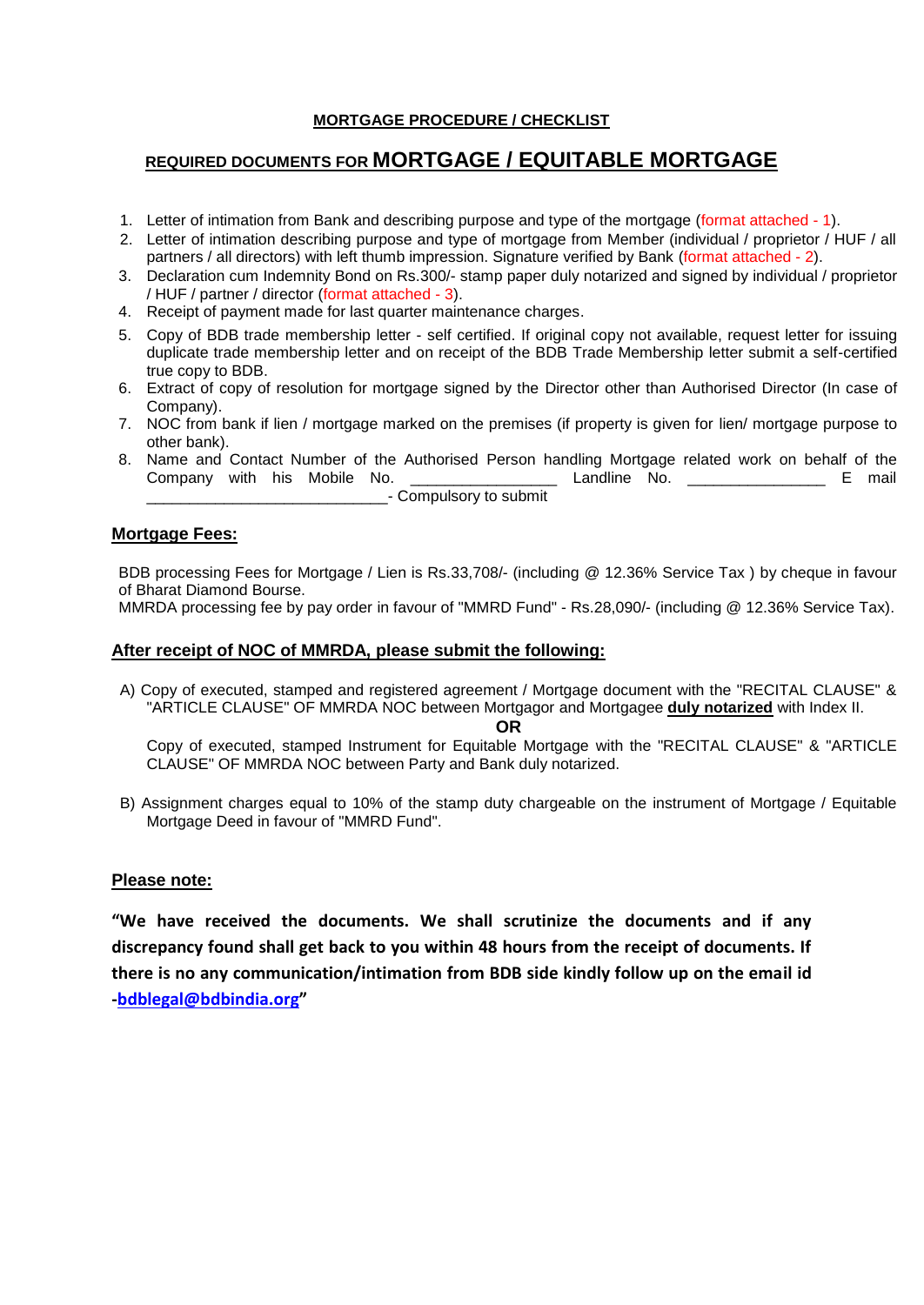#### **Format Attached - 1 BANK INTIMATION LETTER**

Date :

To, Bharat Diamond Bourse G-Block, Bandra-Kurla Complex, Bandra East, Mumbai-400 051.

Dear Sir,

#### **Sub: NO OBJECTION CERTIFICATE (NOC) for creation of (specify type of Mortgage).**

---------------------------------------------------------------------------------------------------------

As part of terms and conditions of banking facilities extended to (Mortgagor) by (Bank) ( hereinafter referred to as the "Bank" ), we request you to kindly issue your NOC for creation of Mortgage in favour of Bank in respect of the following property/ies :

Type of Mortgage : **(specify type of Mortgage).**

| <b>Mortgagors</b><br><b>Name</b> | <b>Borrowers Name</b> | <b>Office No.</b> | No. of Block of<br><b>Shares</b> | <b>Car Parking No.</b> |
|----------------------------------|-----------------------|-------------------|----------------------------------|------------------------|
|                                  |                       |                   |                                  |                        |
|                                  |                       |                   |                                  |                        |

We request you to note our charge on the above property in your records. Any transfer or sale or any encumbrance or any alienation of any nature of the said property should be permitted only on receipt of prior written consent of our bank.

Please acknowledge receipt and confirm.

Thanking You,

Yours sincerely, For ( Bank )

Name : Designation :

Page 1 of 1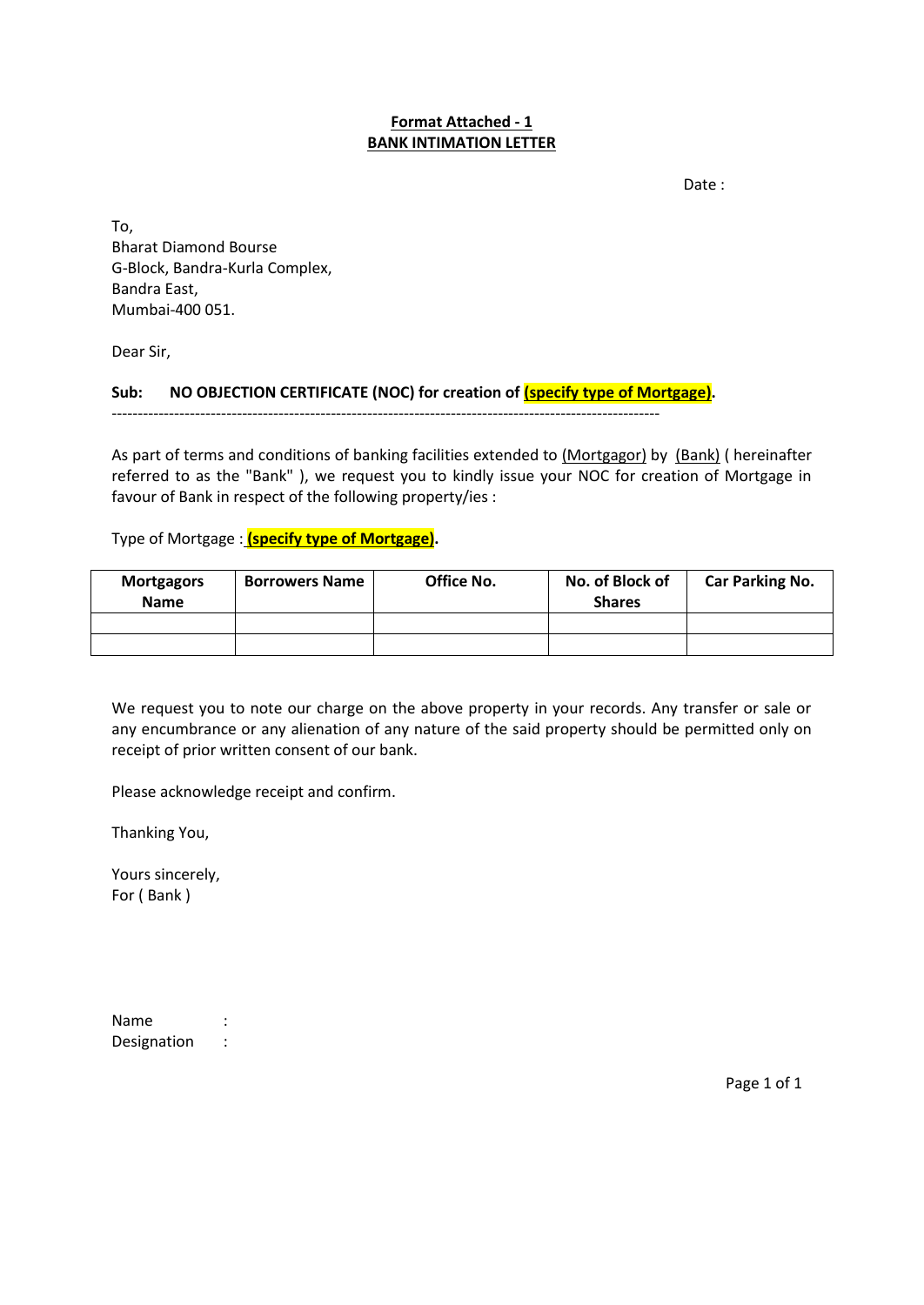#### **Format Attached - 2 ALLOTTEES INTIMATION LETTER**

## **On Company Letter Head duly signed by ( Individual/Proprietor/HUF/All Partners/All Directors ) with photograph & thumb impression & signatures verified by bank**

Date :

To, Bharat Diamond Bourse G-Block, Bandra-Kurla Complex, Bandra East, Mumbai-400 051.

Dear Sir,

Sub: NO OBJECTION CERTIFICATE (NOC) for creation of **(specify type of Mortgage)**.

---------------------------------------------------------------------------------------------------------

As part of terms and conditions of banking facilities extended to us by (Bank Name & Branch) hereinafter referred to as the "Bank" ), we request you to kindly issue your NOC for creation of Mortgage to us in favour of Bank in respect to the following property/ies :

Type of Mortgage : **(specify type of Mortgage).**

| <b>Mortgagors</b><br><b>Name</b> | <b>Borrowers Name</b> | Office No. | No. of Block of<br><b>Shares</b> | <b>Car Parking No.</b> |
|----------------------------------|-----------------------|------------|----------------------------------|------------------------|
|                                  |                       |            |                                  |                        |
|                                  |                       |            |                                  |                        |

We request you to note the charge on the above property in your records. Any transfer or sale or any encumbrance or any alienation of any nature of the said property should be permitted only on receipt of prior written consent of our bank.

Please acknowledge receipt and confirm.

Thanking You,

Yours sincerely, For ( Company's Name )

| Sr.No. | Photographs | Name & Signature | Thumb Impression |
|--------|-------------|------------------|------------------|
|        |             |                  |                  |
|        |             |                  |                  |
|        |             |                  |                  |
|        |             |                  |                  |
|        |             |                  |                  |

Page 1 of 2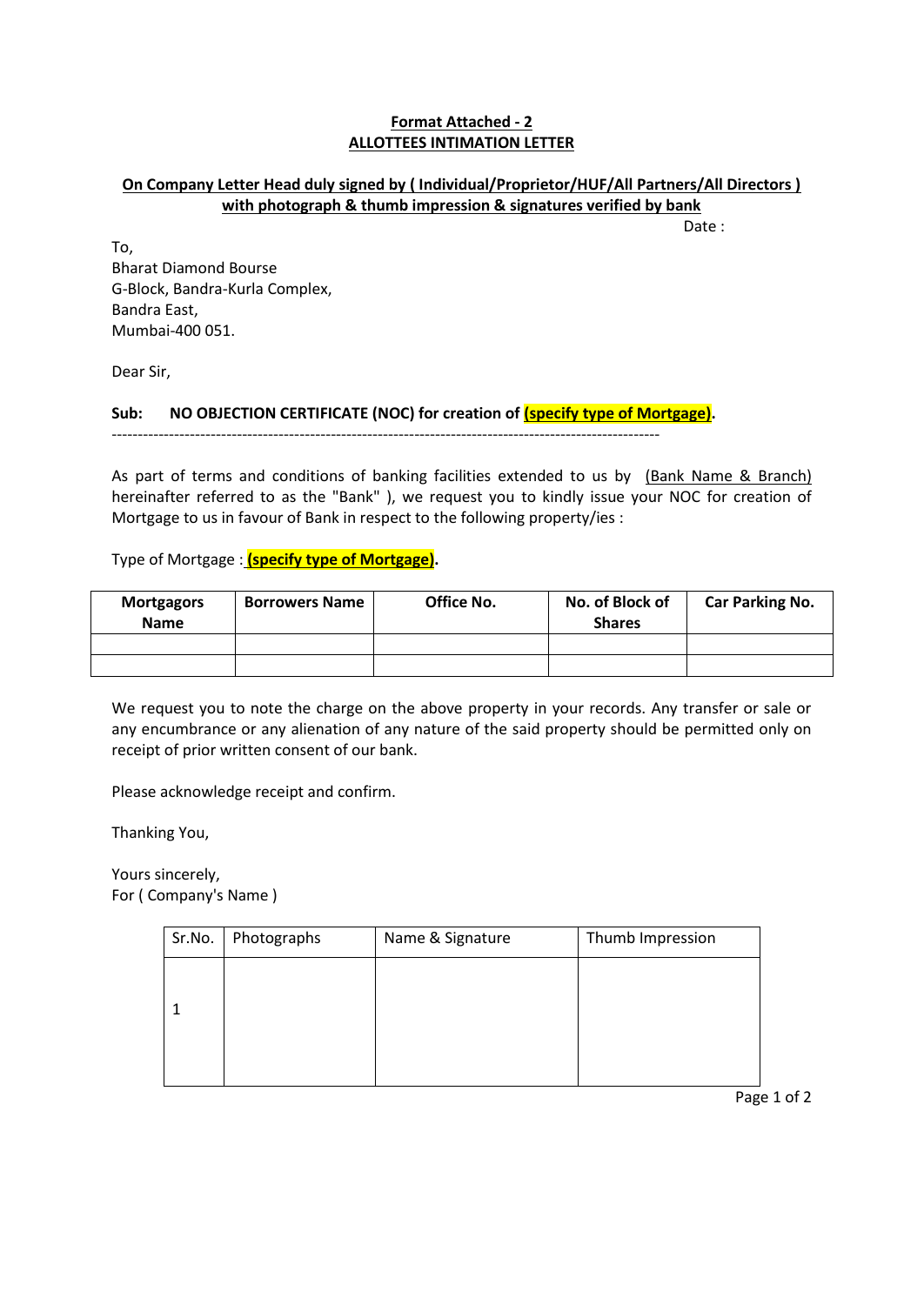| $\overline{2}$ |  |  |
|----------------|--|--|
| $\mathbf{3}$   |  |  |
| $\pmb{4}$      |  |  |
| $\sf 5$        |  |  |

# ( Partners / Directors / Proprietor / HUF Individual )

The above signatures are duly attested by :

| Name of the Bank with Seal |  |
|----------------------------|--|
|                            |  |
|                            |  |
|                            |  |

| Signature of the authorised person attesting the |  |
|--------------------------------------------------|--|
| above signatures                                 |  |
|                                                  |  |

| Name of the authorised person attesting the |  |
|---------------------------------------------|--|
| above signatures                            |  |
|                                             |  |

| Designation of the authorised person attesting |  |
|------------------------------------------------|--|
| the above signatures                           |  |

Page 2 of 2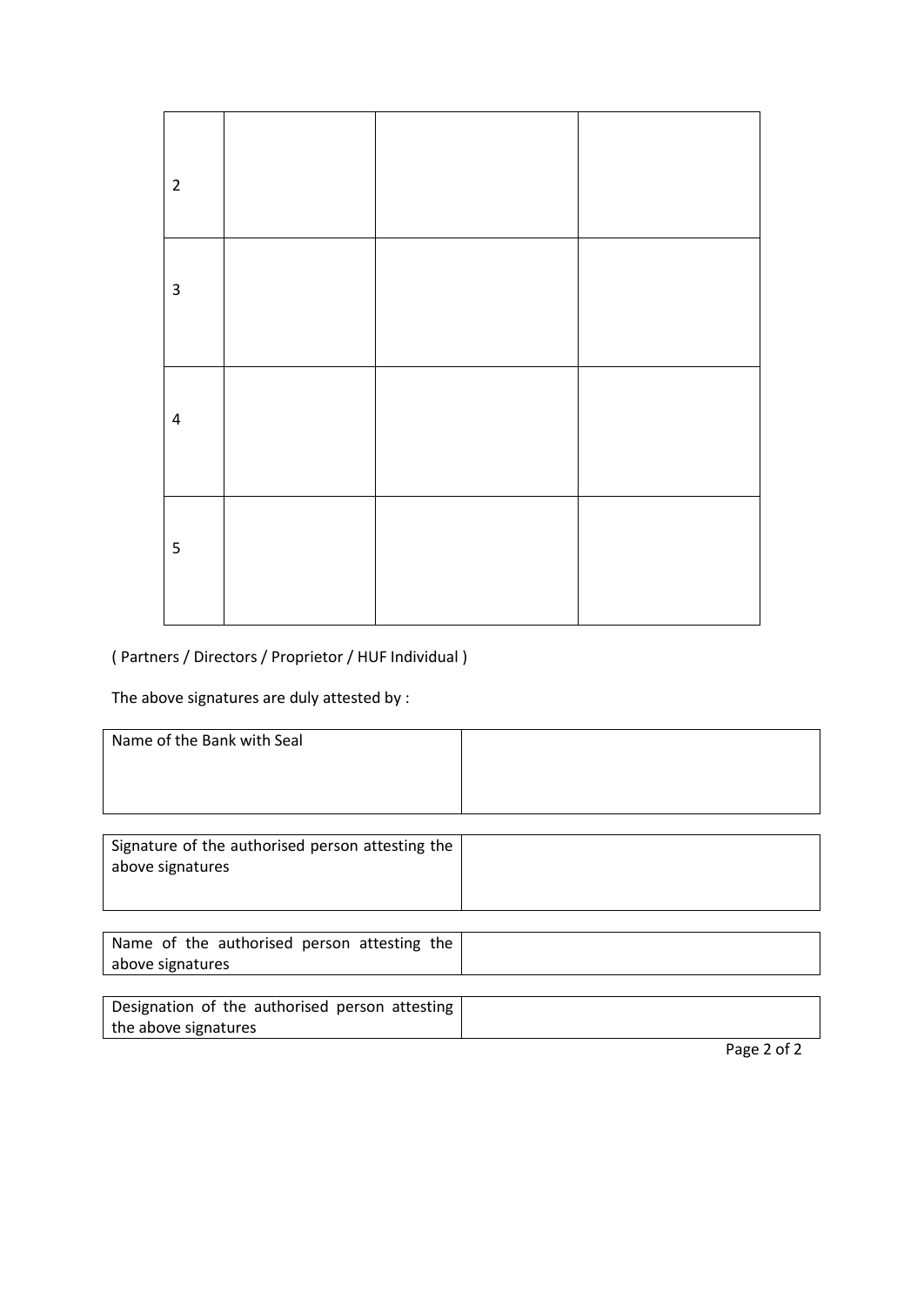#### **Format Attached - 3 (To be given by Applicants)**

# **(To be executed on Stamp Paper of Rs.300/- and signed by Individual/Proprietor/HUF/All Partners/All Directors duly Notarised)**

#### **DECLARATION CUM INDEMNITY BOND**

## TO, BHARAT DIAMOND BOURSE

| I / We                                                                                        | <u>and the contract of the contract of the contract of the contract of the contract of the contract of the contract of the contract of the contract of the contract of the contract of the contract of the contract of the contr</u> | Proprietor/ Partner/ Director/ |  |
|-----------------------------------------------------------------------------------------------|--------------------------------------------------------------------------------------------------------------------------------------------------------------------------------------------------------------------------------------|--------------------------------|--|
| Authorized Representative of ___________ having address at _______________________ hold       |                                                                                                                                                                                                                                      |                                |  |
| $\overline{\phantom{a}}$                                                                      | Block of Shares with Occupancy rights bearing Share Certificate No. _______                                                                                                                                                          |                                |  |
| Distinctive No. _______ to ________ with occupancy rights of Office Premises No. ______       |                                                                                                                                                                                                                                      |                                |  |
| and Share Certificate No. _______, Distinctive No. _______ to ________ for Car Parking        |                                                                                                                                                                                                                                      |                                |  |
| No. _____ (herein after collectively referred to as "the said Shares") situated at the Bharat |                                                                                                                                                                                                                                      |                                |  |
| Diamond Bourse Complex, Bandra-Kurla Complex, Bandra (East), Mumbai - 400 051, do             |                                                                                                                                                                                                                                      |                                |  |
| hereby declare and undertake as under:-                                                       |                                                                                                                                                                                                                                      |                                |  |

1. I / we wish to avail / have availed loan facilities from Bank,\_\_\_\_\_\_\_\_Branch

2. I / we hereby declare that I / we have no dues pending with BDB as on date. I further undertake to make the timely payment of all the maintenance/ outgoing charges as and when demanded by BDB from time to time.

**3.** As and by way of security for the loan taken / to be taken by me / us, I / we wish to offer security to \_\_\_\_\_\_\_\_ Bank. I / we have accordingly requested BDB to record the lien on the said Shares towards the captioned premises.

4. BDB shall at all times have the first charge / lien in accordance with its Memorandum and Articles of Association (i.e., in priority to the Bank's charge / lien) on the said Shares with Occupancy Rights held by me / us, in the event of any delay or default of me / us for any amounts due to BDB or any incidental/ maintenance and/ or any other charges of BDB.

5. I am/ we are declare that if I/ we delay or default in making any payments/ maintenance charges payable to BDB, and/ or default with the Bank, then BDB reserves the prior/ first right/ charge over the said Shares with occupancy rights, but subject to the obligation to pay to BDB the amounts then due to BDB.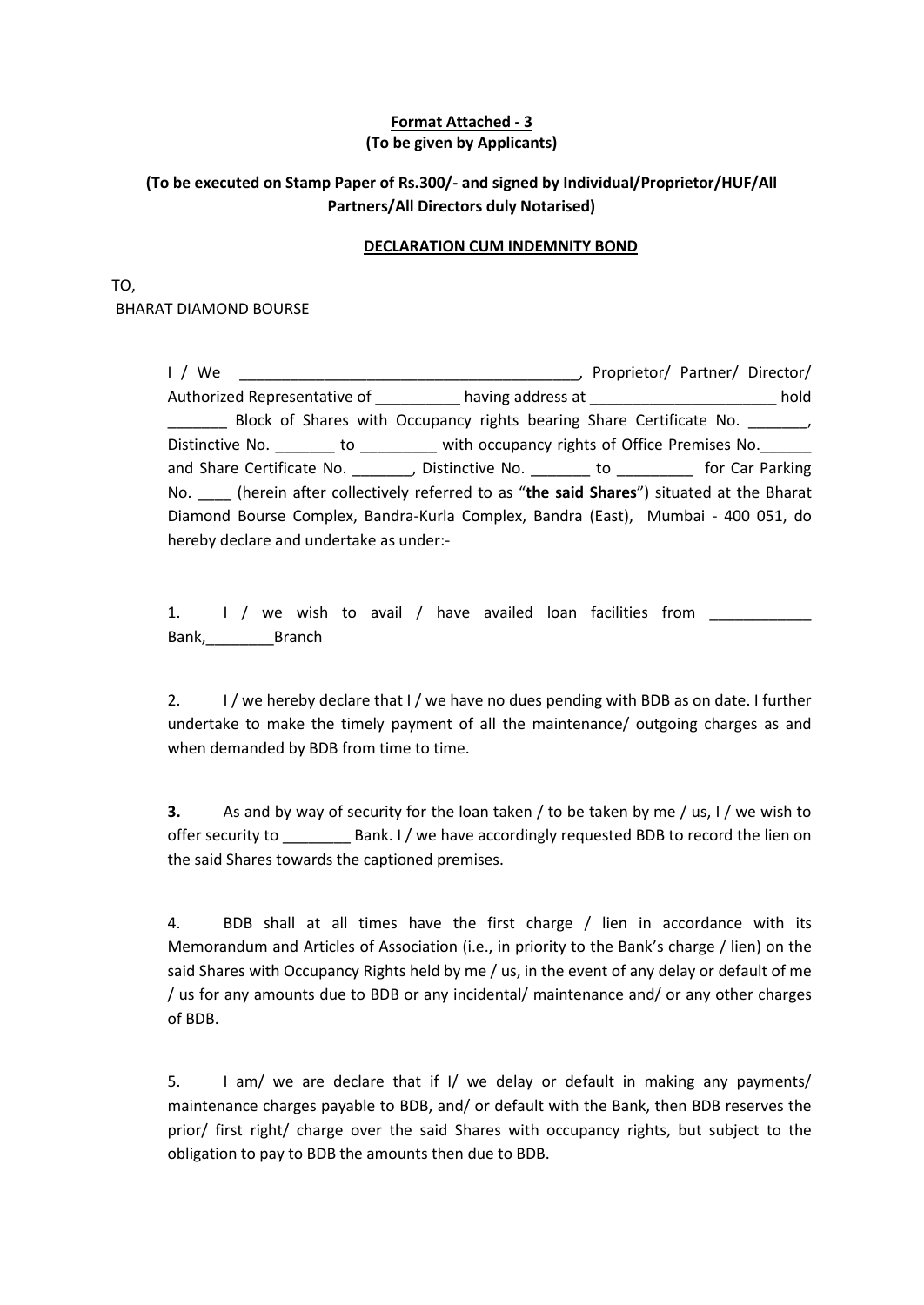6. I am / we are aware that in the event I /we fail to re-pay the loan and other outstanding payments to the Bank and the Bank invokes the lien, then

- a. BDB reserves the right at all times to pay off the loan / outstanding amount to the Bank and in such event, all my / our rights stands cancelled automatically and also the lien / charge created on the said Shares with Occupancy Rights in respect of said office premises and car parking will stand cancelled.
- b. I / we shall have no claim against BDB whatsoever and the said Shares with Occupancy Rights revert to BDB who shall be entitled to deal with the same in any manner it wishes.
- c. Allow the Bank to have the lien on the said Block of Shares with Occupancy Rights subject to the Memorandum of Association & Articles of Association, application form, allotment letter and relevant rules and regulations of BDB. In the event the bank is allowed to take charge on the said Shares with Occupancy Rights by virtue of the above option, transfer of captioned Premises will be subject to and governed by the terms and conditions of the Memorandum of Association & Articles of Association, application form, allotment letter and relevant rules and regulations of BDB.

7. I / we further undertake that in the event there is / are any amount claimed from me / us by BDB, I / we shall be responsible to pay the same immediately and without demur. Further, in the event any amount remains unpaid by me / us, BDB shall have the first charge on the said Shares with Occupancy Rights and that the Bank's lien will be second and subservient to BDB's rights.

8. I am / we are aware that BDB shall have the first charge / lien on the said shares with Occupancy rights in the event of any delay or default on my / our part in making the payments of any amounts due to BDB, and accordingly BDB shall have the first lien, charge (i.e. in priority to bank's charges / lien) right to adjust the said amounts against "the said Premises".

9. I am / we are aware that the lien noted by BDB shall be without prejudice to BDB's right to recover the entire amount due from me / us to BDB.

10. I / we undertake to intimate the bank about first prior charge of the BDB on said block of shares with occupancy rights in respect of said premises, and shall also inform the Bank about terms and conditions of allotment and provisions of Memorandum and Articles of Association of the BDB.